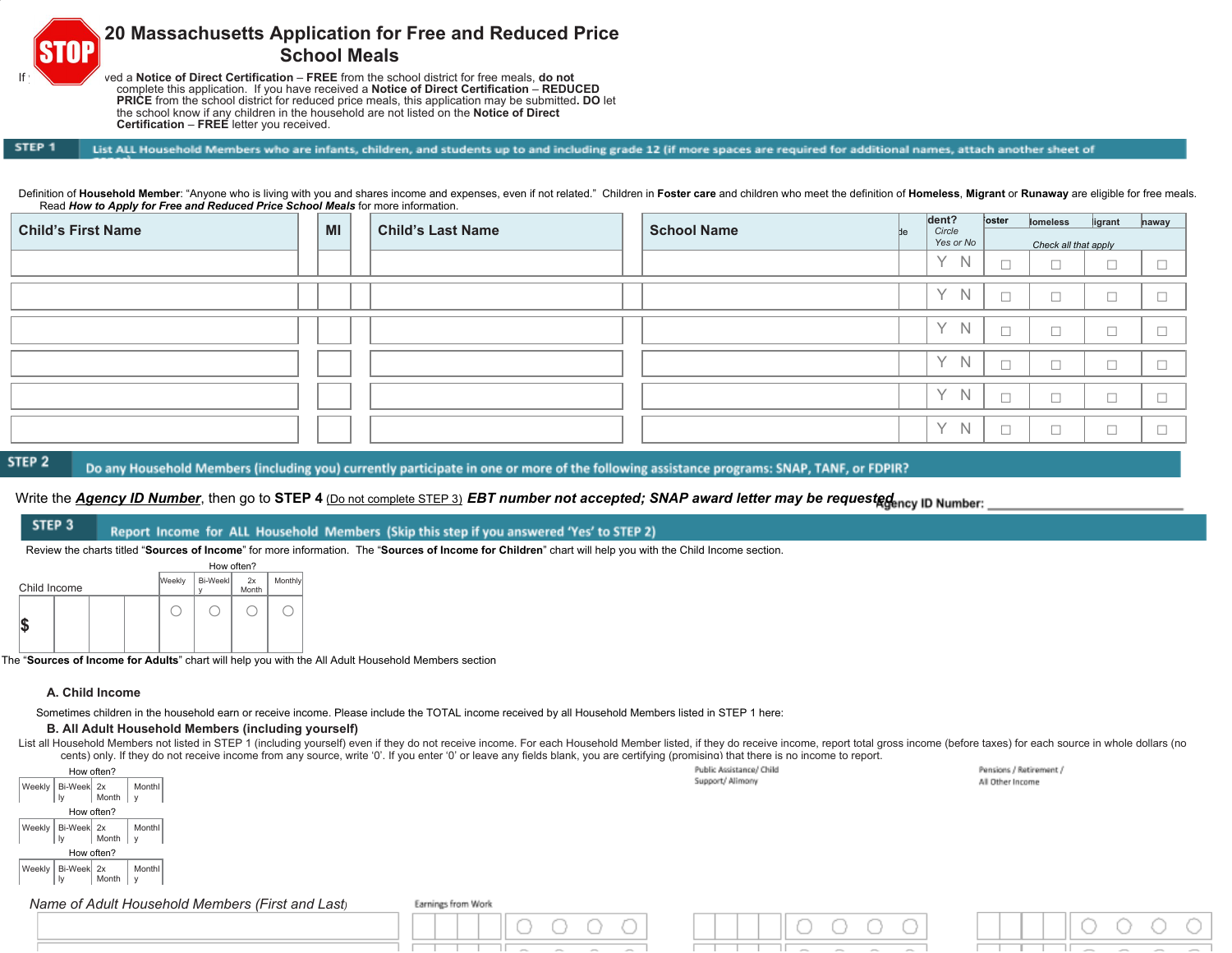|                               | <b>Total Household Members (Children and Adults)</b>                                                                                                                                                                                                                                                                                                |                                                                          |              | <b>A Mary Wage</b><br>if no SŠN | $-0.9132 - 0.1202$<br>Earner or Other—<br><b>Adult Household Member</b> | <b>Check</b> |
|-------------------------------|-----------------------------------------------------------------------------------------------------------------------------------------------------------------------------------------------------------------------------------------------------------------------------------------------------------------------------------------------------|--------------------------------------------------------------------------|--------------|---------------------------------|-------------------------------------------------------------------------|--------------|
| STEP 4                        | <b>Contact Information and Adult Signature</b>                                                                                                                                                                                                                                                                                                      | Mail Completed Form To: INSERT YOUR SCHOOL/DISTRICT MAILING ADDRESS HERE |              |                                 |                                                                         |              |
|                               | "I certify (promise) that all information on this application is true and that all income is reported. I understand that this information is given in connection with the receipt of Federal funds, and that school officials<br>information, my children may lose meal benefits, and I may be prosecuted under applicable State and Federal laws." |                                                                          |              |                                 |                                                                         |              |
| Street Address (if available) | Apt#                                                                                                                                                                                                                                                                                                                                                | City                                                                     | Zip<br>State |                                 | Daytime Phone and Email (optional)                                      | Error prone  |
|                               | Printed name of adult signing the form                                                                                                                                                                                                                                                                                                              | Signature of adult                                                       |              |                                 | Today's date                                                            |              |

**Last Four Digits of Social Security Number (SSN) of**

**Check**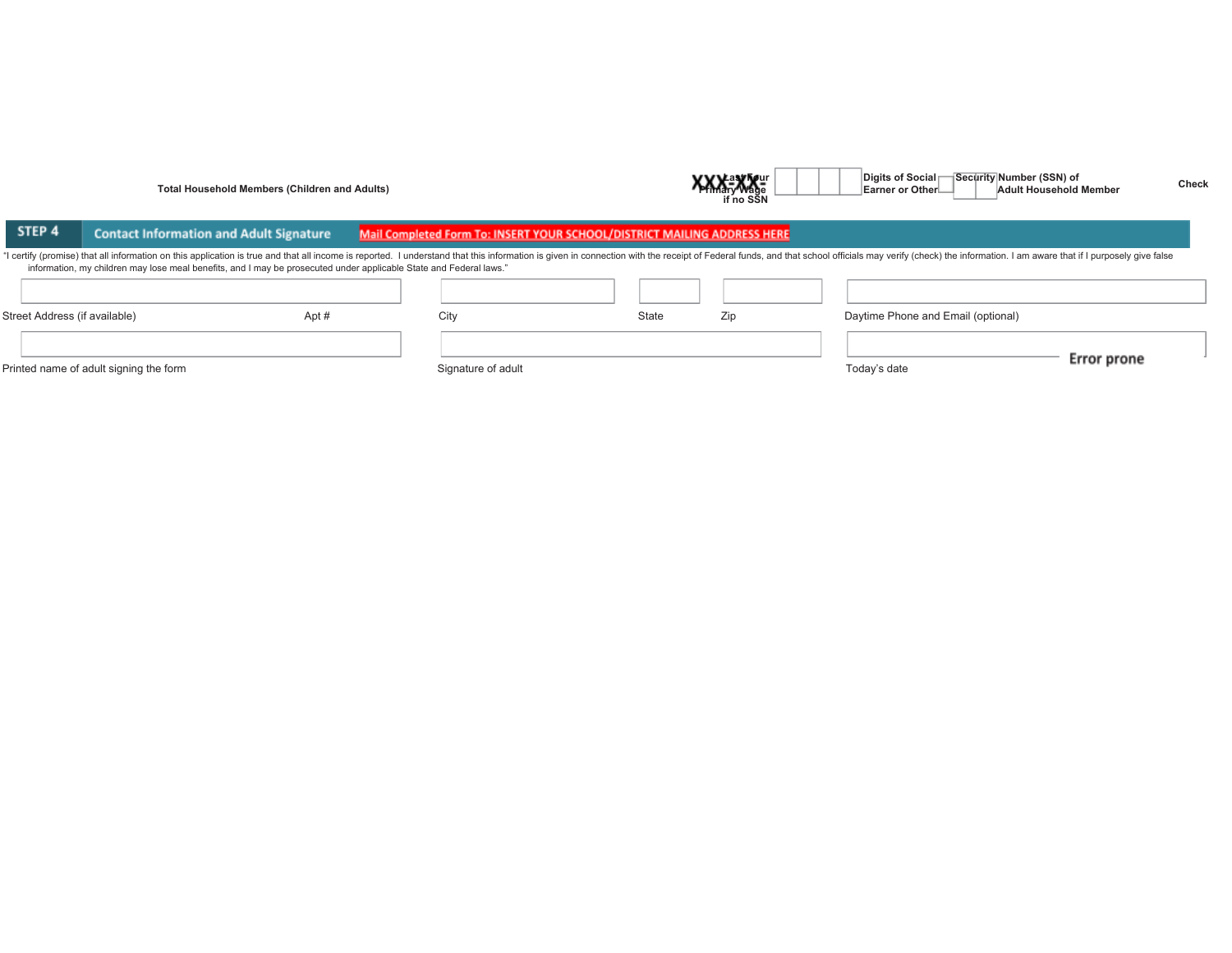### **Sources of Income for Adults**

#### **Earnings from Work**

business)

allowances)

#### **Public Assistance / Alimony / Child Support**

- Salary, wages, cash bonuses - Unemployment benefits
- Net income from selfemployment (farm or - Worker's compensation
	- Supplemental Security Income (SSI)
	- Cash assistance from State or
	- local government - Alimony payments
	-
	-
	- Strike benefits
- Allowances for off-base housing, food and clothing

If you are in the U.S. Military: Basic pay and cash bonuses (do NOT include combat pay, FSSA, or privatized housing

- 
- Child support payments
- Veteran's benefits
- -

### **Pensions / Retirement / All Other Income**

- Social Security (including railroad retirement and black lung benefits)
- Private pensions or disability benefits
- Regular income from trusts or estates
- **Annuities**
- Investment income
- Earned interest
- Rental income
- Regular cash payments from outside household

| Sources of Income for Children                                      |                                                                                |                                                                                                                                                                                |                                                                                                                                                        |  |
|---------------------------------------------------------------------|--------------------------------------------------------------------------------|--------------------------------------------------------------------------------------------------------------------------------------------------------------------------------|--------------------------------------------------------------------------------------------------------------------------------------------------------|--|
| <b>Sources of Child Income</b>                                      |                                                                                | Example(s)                                                                                                                                                                     |                                                                                                                                                        |  |
| irnings from work                                                   |                                                                                | they earn a salary or wages                                                                                                                                                    | - A child has a regular full or part-time job where                                                                                                    |  |
| - Social Security<br>- Disability Payments<br>- Survivor's Benefits |                                                                                | Security benefits                                                                                                                                                              | A child is blind or disabled and receives Social<br>- A Parent is disabled, retired, or deceased, and their<br>child receives Social Security benefits |  |
| ome from person outside the household                               |                                                                                |                                                                                                                                                                                | - A friend or extended family member regularly<br>gives a child spending money                                                                         |  |
| tome from any other source                                          |                                                                                | pension fund, applitude or truet                                                                                                                                               | - A child receives regular income from a private                                                                                                       |  |
| Race (check one or more):<br><b>Ethnicity (check one):</b>          |                                                                                |                                                                                                                                                                                | We are required to ask for information about your children's<br>race and ethnicity. This information is important and helps                            |  |
| Hispanic or Latino<br><b>Not Hispanic or Latino</b>                 | American Indian or Alaskan Native<br>Asian<br><b>Black or African American</b> | to make sure we are fully serving our community.<br>Responding to this section is optional and does not affect<br>your children's eligibility for free or reduced price meals. |                                                                                                                                                        |  |
| nd Ethnic Identities                                                |                                                                                |                                                                                                                                                                                |                                                                                                                                                        |  |

**OPTIONAL** 

### **Children's Racial a**

The **Richard B. Russell National School Lunch Act** requires the information on this application. You do not have to give the information, but if you do not, we cannot approve your child for free or reduced price meals. You must include the last four digits of the social security number of the adult household member who signs the application. The last four digits of the social security number is not required when you apply on behalf of a foster child or you list a Supplemental Nutrition Assistance Program (SNAP), Temporary Assistance for Needy Families (TANF) Program or Food Distribution Program on Indian Reservations (FDPIR) case number or other FDPIR identifier for your child or when you indicate that the adult household member signing the application does not have a social security number. We will use your information to determine if your child is eligible for free or reduced price meals, and for administration and enforcement of the lunch and breakfast programs. We MAY share your eligibility information with education, health, and nutrition programs to help them evaluate, fund, or determine benefits for their programs, auditors for program reviews, and law enforcement officials to help them look into violations of program rules.

In accordance with Federal civil rights law and U.S. Department of Agriculture (USDA) civil rights regulations and policies, the USDA, its Agencies, offices, and employees, and institutions participating in or administering USDA programs are prohibited from discriminating based on race, color, national origin, sex, religious creed, disability, age, political beliefs, or reprisal or retaliation for prior civil rights activity in any program or activity conducted or funded by USDA.

Persons with disabilities who require alternative means of communication for program information (e.g. Braille, large print, audiotape, American Sign Language, etc.), should contact the Agency (State or local) where they applied for benefits. Individuals who are deaf, hard of hearing or have speech disabilities may contact USDA through the Federal Relay Service at (800) 877-8339. Additionally, program information may be made available in languages other than English.

To file a program complaint of discrimination, complete the USDA Program Discrimination Complaint Form, (AD-3027) found online at: http://www.ascr.usda.gov/complaint\_filing\_cust.html, and at any USDA office, or write a letter addressed to USDA and provide in the letter all of the information requested in the form. To request a copy of the complaint form, call (866) 632-9992. Submit your completed form or letter to USDA by:

#### mail:U.S. Department of Agriculture

ffice of the Assistant Secretary for Civil Rights 1400 Independence Avenue, SW Washington, D.C. 20250-9410

fax: (202) 690-7442; or

email: [program.intake@usda.gov.](mailto:program.intake@usda.gov)

his institution is an equal opportunity provider.